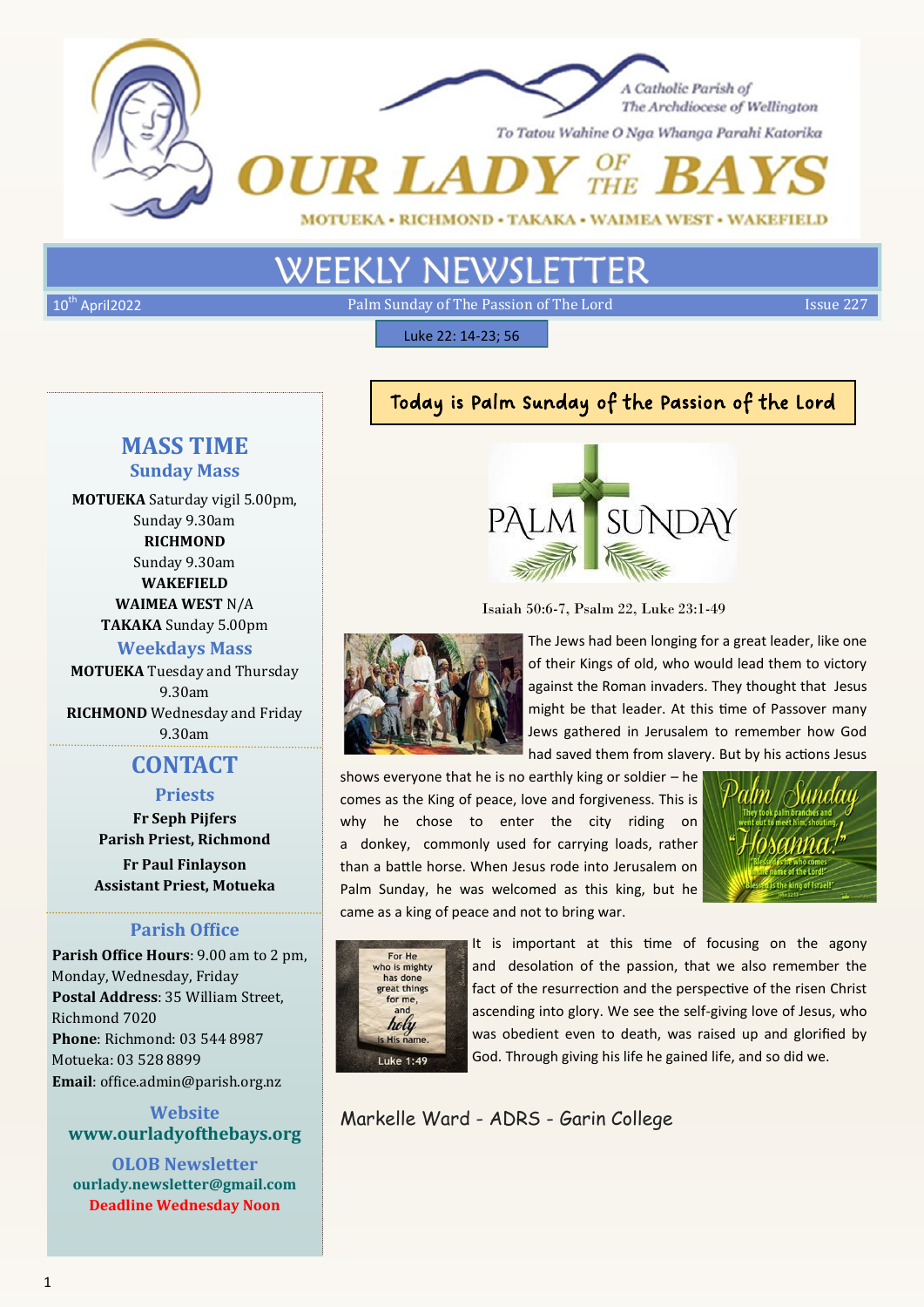#### **OUR LADY OF THE BAYS**

**Pope Francis Quote** "What happened to those people who in a few days' time went from shouting "Hosanna" to crying out "Crucify him"? What happened? They were following an idea of the Messiah rather than the Messiah…To admire Jesus is not enough. We have to follow in his footsteps".

#### **Homestay Needed**

With the gradual re-opening of our borders we are planning to welcome small numbers of new international students back into Garin from Term 3. This is very exciting for us after such a long time and we are looking for homestay families. Our international students are mostly from Europe and Asia and stay at Garin for different lengths of time from 2 Terms to 5 years. This can be a very enriching experience for everyone and you are well supported by the team in the international office. If you live in Richmond and have been thinking about including an international student into your family, we would love to hear from you. Please contact denisegerrish@cloud.garincollege.ac.nz or phone 5439498 for more information. If we are not able to answer the phone please leave a message .

#### **SYNOD SUBMISSIONS CLOSING SOON!**

There are 3 weeks left to make a contribute to the global Synod. Give us a call if you are unsure how to participate, or visit [2021](https://www.wn.catholic.org.nz/about/archdiocesan-synod/)  [Synod: For a Synodal Church | Archdiocese of Wellington](https://www.wn.catholic.org.nz/about/archdiocesan-synod/)  [\(catholic.org.nz\)](https://www.wn.catholic.org.nz/about/archdiocesan-synod/)

Contact Chris (04 496 1706) or Lucienne (04 496 1715) Email [synod@wn.catholic.org.nz](mailto:synod@wn.catholic.org.nz)

## Easter Mass Times 2022

**Holy Thursday - 14 April Richmond: 7pm Takaka: 5pm**

**Good Friday - 15 April Motueka: 2.15pm Stations of the Cross, 3pm Veneration of the Cross, with Communion**

**Richmond: 10am Morning Prayer 3pm Veneration of the Cross, with Communion**

**Takaka: 3pm Veneration of the Cross, with Communion**

> **Saturday Easter Vigil - 16 April Motueka: 5pm Mass Richmond: 10am Morning Prayer 7pm Mass**

**Easter Sunday - 17 April Motueka: 9.30am Richmond: 9.30am Takaka: pls see Takaka section pg 3**





**Te Rōpū Tautoko-** the latest information on how the Catholic Church in New Zealand is responding to the recommendations and themes from the Royal Commission. (See attached leaflet at the last page)

The Back Pew - Jeff Larson



FOR SALE - Single owner tomb, Only used three days, and still has that new tomb smell, Reason for sale... resident was resurrected.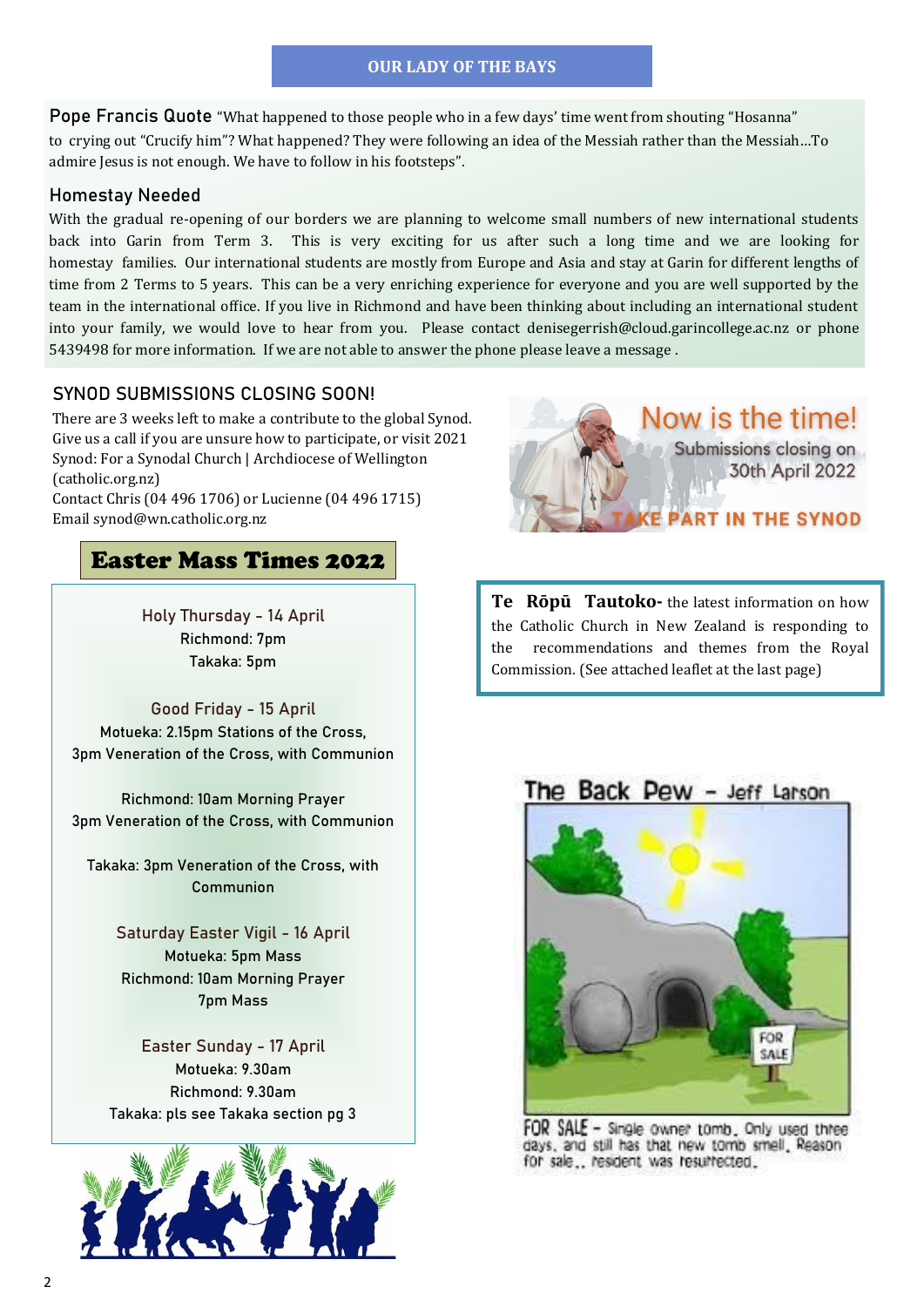**ROSARY IS PRAYED FOR PROCTECTION NZ AND THE WORLD** Every Wednesday at 1pm in Washbourn Gardens, Richmond. You are welcome to come along and join in. join in or pray in your own place. This is a NZ and worldwide initiative.



**Dove Catholic Fellowship** for Women will meet again on 9 April in the Parish Centre at Our Lady of Perpetual Help, William Street, Richmond. All women are welcome to join us. Masks preferred. Come and join us for Praise and Worship and a Lenten Reflection. We look forward to seeing you as we prepare for Easter. Contact Mary 021 174 9383 for more information. [www.dove.org](http://www.dove.org.nz/)**.**nz



#### **Hot Cross Buns Easter**

We are delighted to invite you to have a Hot Cross Bun and coffee or tea with us after 9:30 mass on Easter Sunday. Make your way to the hall where they will be warmly waiting for you. Bon appetite! See you all there.

#### **ST PETER CHANEL, MOTUEKA**

**ADORATION OF THE BLESSED SACRAMENT** will be held every Thursday from 9am to 9.30am and then followed by Holy Mass.



**Reconciliation** Come and experience the healing and loving power of Jesus through this wonderful sacrament. Apart from making an appointment to meet with Fr Paul for reconciliation, we are trialing a permanent time on Saturdays at 4.15 before the 5pm Mass. Fr Paul is available for the Sacrament of Reconciliation in our chapel every Saturday 4.15 to 4.45pm.

**PLEASE REMEMBER in** your prayers the elderly, lonely and sick in our community.



# Easter Mass Times 2022



Palm Sunday 9 April, Sat 5pm 10 April, Sun 9.30 am

HOLY WEEK Motueka, 14 April Holy Thursday 7pm

Good Friday, 15 April 2.15 pm Stations of the Cross ( in our orchard) followed by THE PASSION OF THE LORD at 3pm

Holy Saturday 16 april EASTER VIGIL 5 pm

EASTER SUNDAY 17 April 9.30 am